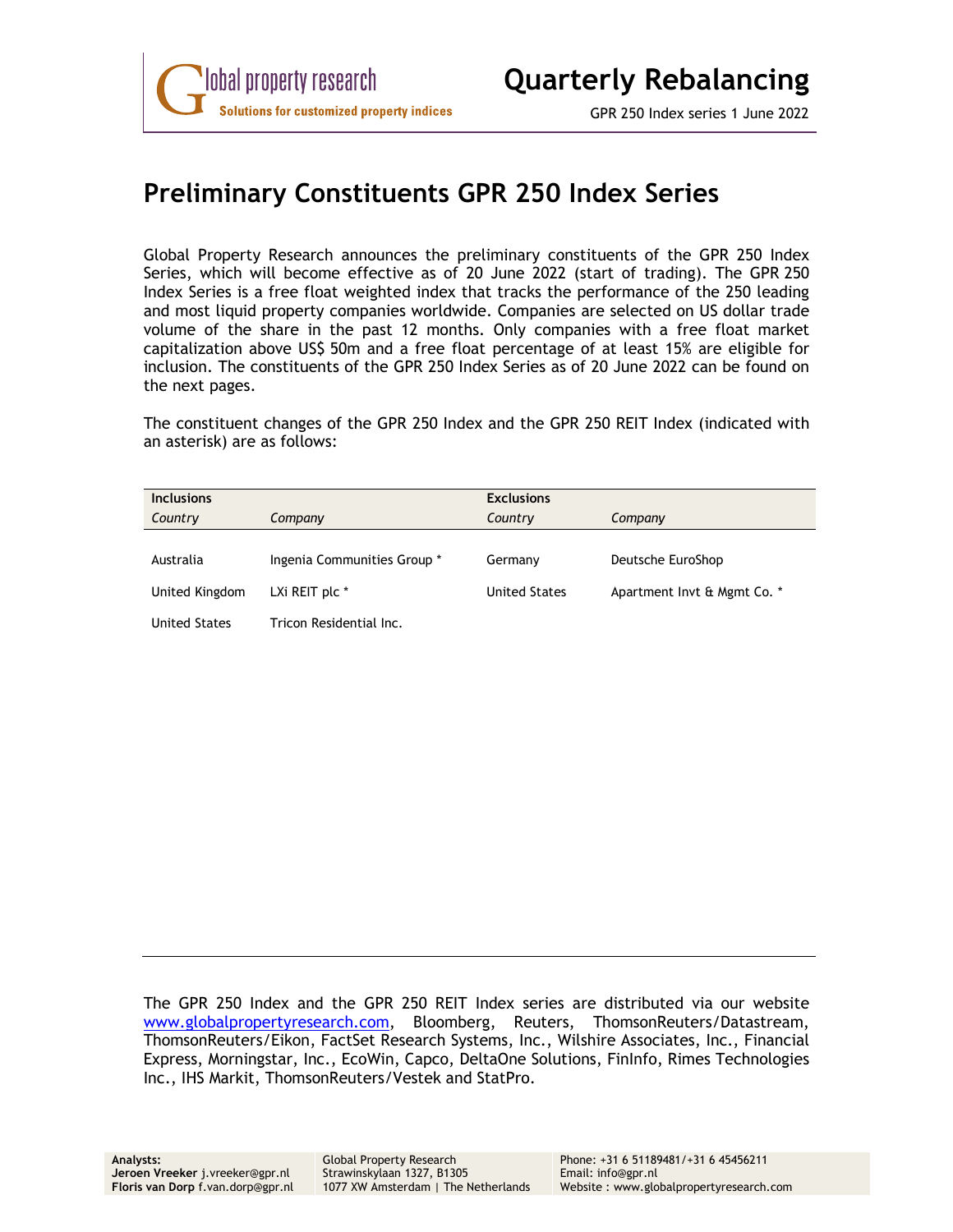

## **Quarterly Rebalancing**

GPR 250 Index series 1 June 2022

### **Americas**

Apartment Income REIT Corp. \* Kite Realty Group Trust \* Apple Hospitality REIT \* The Storage, Inc. \* Ashford Hospitality Trust \* The LTC Properties \* AvalonBay Communities, Inc. \* The Mullet LXP Industrial Trust \* Boston Properties, Inc. \* The Medical Properties Trust \* Brixmor Property Group \* National Health Investors \* Broadstone Net Lease Inc. \* National Retail Properties \*

**Brazil Camden Property Trust \*** Omega Healthcare Investors \* Aliansce Sonae Shopping Centers S.A. CareTrust REIT \* The Content of Coron Office REIT, Inc. \* BR Malls Participacoes S.A. Corporate Office Properties Trust \* Paramount Group, Inc. \* BR Properties S.A. Cousins Properties Inc. \* Physicians Realty Trust \* Multiplan Empreendimentos Imobiliarios SA CubeSmart \* Piedmont Office Realty Trust, Inc. - Cl. A \* Digital Realty Trust \* The Prologis, Inc \* **Canada** Douglas Emmett Inc. \* PS Business Parks, Inc. \* Allied Properties REIT \* The Suite Realty Corporation \* The Public Storage, Inc. \* Boardwalk REIT \* The Easterly Government Properties Inc. \* The Realty Income Corp. \* Canadian Apartment Properties REIT \* EastGroup Properties \* The Regency Centers Corporation \* Chartwell Retirement Residences Empire State Realty Trust Inc \* Retail Opportunity Investments Corp. \* Choice Properties REIT \* The SEPR Properties \* The Section of Rexford Industrial Realty, Inc \* Dream Industrial REIT \* Equity Commonwealth \* RLJ Lodging Trust \* First Capital REIT \* Equity LifeStyle Properties \* Sabra Health Care REIT \* Granite REIT \* The Summary Square REIT \* The State REIT \* Simon Property Group, Inc. \* H&R REIT \* THE RESSENTIAL Properties Realty Trust Inc. \* SITE Centers Corporation \* InterRent REIT \* The Supersection of Essex Property Trust Inc. \* The SL Green Realty Corp. \* Killam Apartment REIT \* The State Space Storage \* The Spirit Realty Capital, Inc \* NorthWest Healthcare Properties REIT \* Federal Realty Invs Trust \* STAG Industrial Inc. \* Primaris REIT \* First Industrial Realty Trust, Inc. \* Store Capital Corporation \* RioCan REIT \* The Superson of Gaming & Leisure Properties Inc. \* The Sun Communities, Inc. \* SmartCentres REIT \* Tanger Factory Outlet Centrs \* Global Net Lease Inc \* Tanger Factory Outlet Centrs \* Summit Industrial Income REIT \* Healthcare Realty Trust, Inc. \* Terreno Realty Corp. \* Healthcare Trust of America Inc. \* The Macerich Company \* **Mexico** Healthpeak Properties Inc. \* Tricon Residential Inc. Fibra Uno Administracio SA \* The Highwoods Properties, Inc. \* The Muller UDR Inc. Hudson Pacific Properties, Inc. \* The Urban Edge Properties \* United States **Independence Realty Trust \*** Ventas, Inc. \* Acadia Realty Trust \* The State of Industrial Logistics Properties Trust \* The Veris Residential Inc. \* Agree Realty Corp \* The State of Innovative Industrial Properties Inc. \* The VICI Properties Inc. \* Alexandria Real Estate Equities Inc. \* Invitation Homes Inc \* The Mornado Realty Trust \* American Assets Trust Inc. \* The SMITH Properties \* The Mashington REIT \* American Campus Communities \* The Kilroy Realty Corp. \* The Multower Inc \* American Homes 4 Rent \* The Kimco Realty Corp. \* The Manuson WP Carey Inc \* Brandywine Realty Trust \* The Mid-America Apartment Communities Inc. \* National Storage Affiliates Trust \*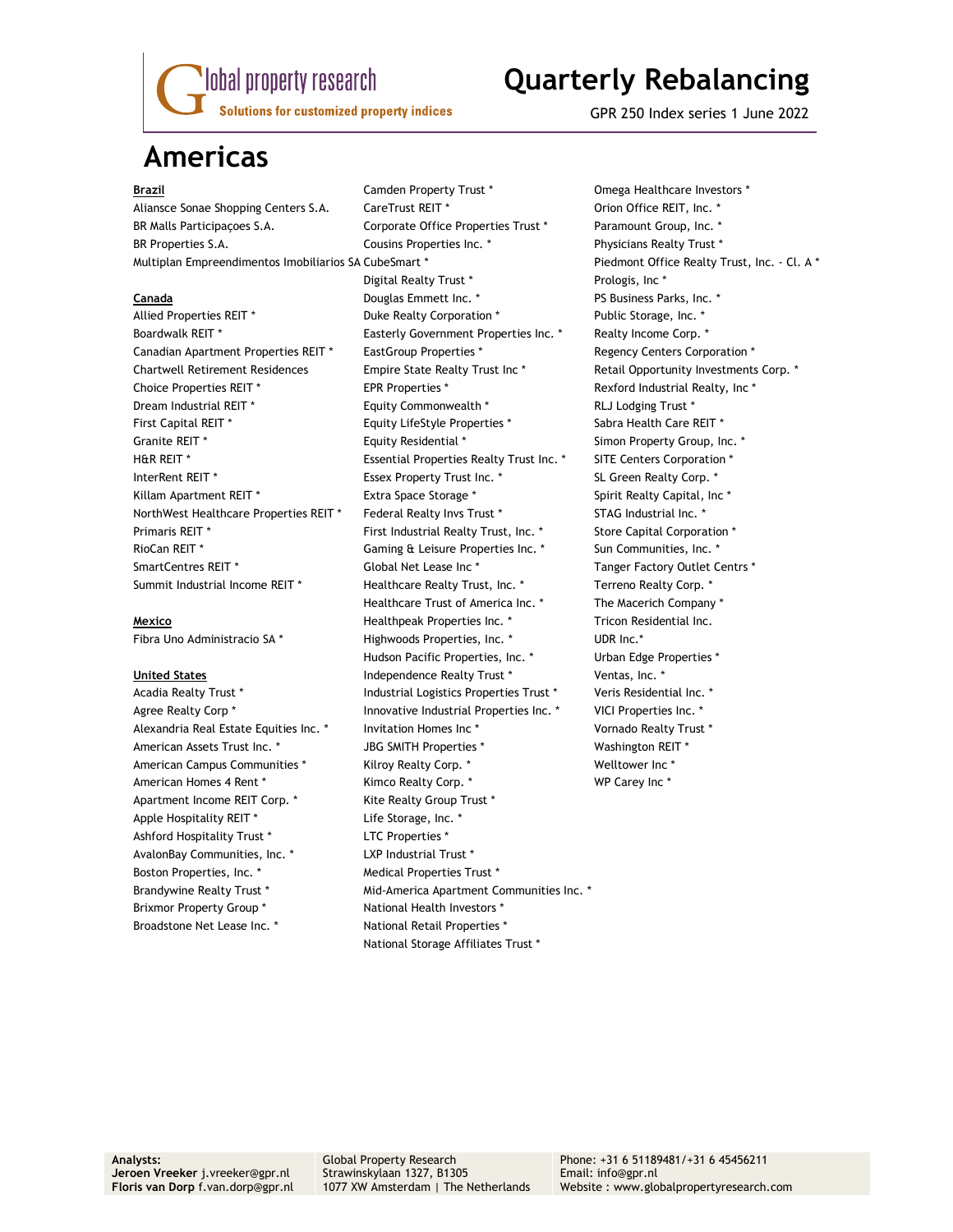

# **Quarterly Rebalancing**

GPR 250 Index series 1 June 2022

### **Europe**

ADLER Group S.A. Wihlborgs Fastigheter AB Aroundtown SA Grand City Properties SA **Switzerland**  LEG Immobilien SE Allreal Holding AG TAG Immobilien AG PSP Swiss Property Vonovia SE Swiss Prime Site

### **Austria Netherlands United Kingdom** CA Immobilien AG **CA Immobilien AG** Unibail-Rodamco Westfield \* Assura PLC \*

Cofinimmo SA<sup>\*</sup> **Spain Spain Grainger Plc** Warehouses De Pauw \* Inmobiliaria Colonial, SOCIMI, S.A.\* Great Portland Estates Plc \* MERLIN Properties SOCIMI, S.A. \* Hammerson Plc \*

AB Sagax - B shares LXi REIT plc \* **France Castellum AB Primary Health Properties \*** Covivio \* Tabege Safestore Holdings PLC \* Safestore Holdings PLC \* Safestore Holdings PLC \* Gecina \* The Segro Plc \* Fastighets AB Balder Segro Plc \* Segro Plc \* Icade \* Hufvudstaden AB Shaftesbury Plc \* Klépierre \* The UNITE Group plc \* Nyfosa AB The UNITE Group plc \* Samhällsbyggnadsbolaget i Norden AB - Class B Tritax Big Box REIT plc \* **Germany** Wallenstam AB

Immofinanz Group **Big Yellow Group \* Big Yellow Group \* Big Yellow Group \* Big Yellow Group \* Norway 1988 Norway 1988 British Land Company Plc \* Belgium Entra ASA** Entra ASA Capital & Counties Properties PLC \* Aedifica \* Derwent London Plc \* **Finland Land Securities Plc \* Contract Planet Securities Plc \* Land Securities Plc \*** Kojamo Oyj **Sweden Standard Communist Communist Standard Communist Communist Communist Communist Communist Communist Communist Communist Communist Communist Communist Communist Communist Communist Communist Communist Com**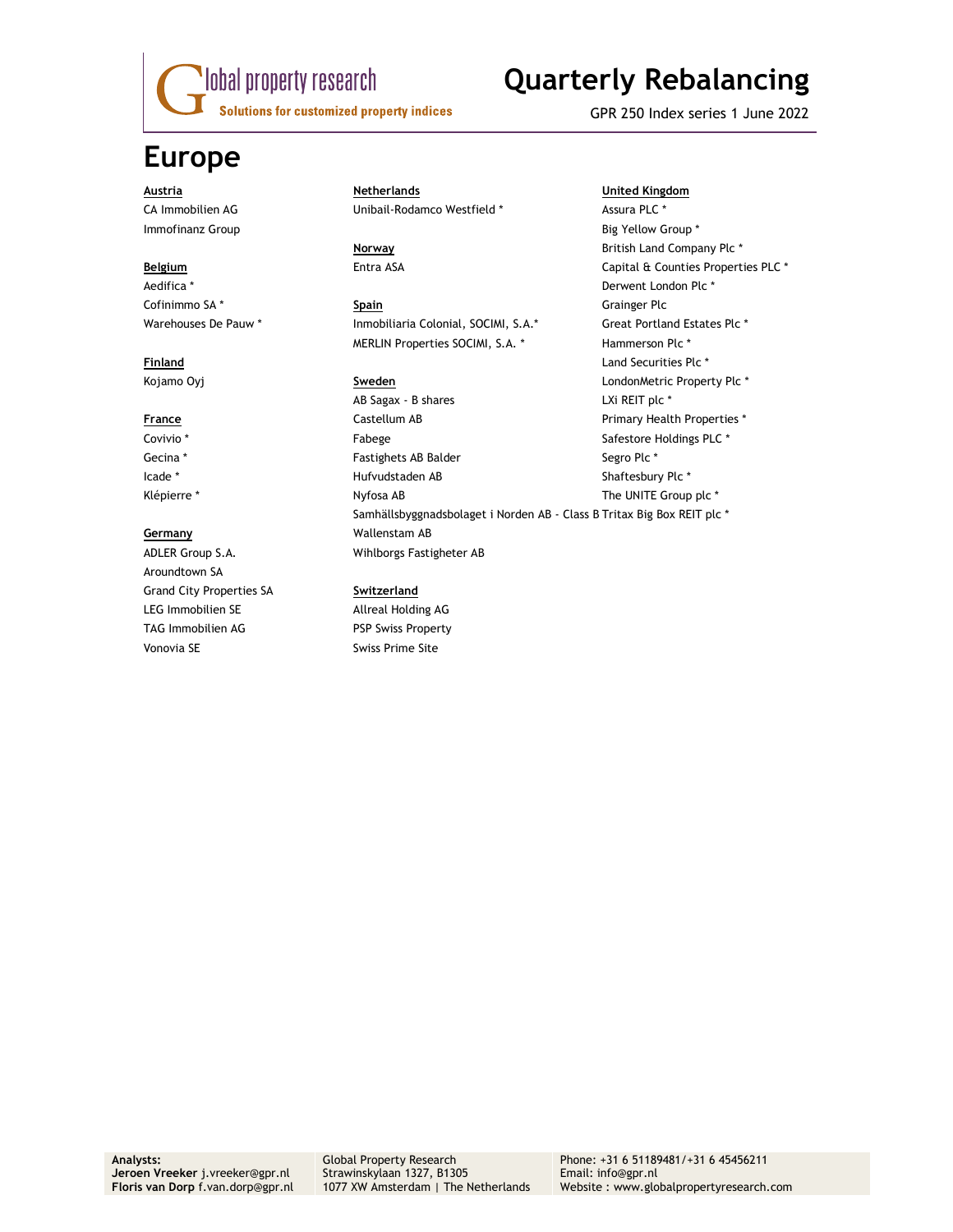lobal property research **Solutions for customized property indices** 

# **Quarterly Rebalancing**

GPR 250 Index series 1 June 2022

### **Africa, Asia and Oceania**

Henderson Land Development Nippon Building Fund \* Vicinity Centres \* Hysan Development Co. The Superson of the Nippon Prologis REIT Inc \* The Number of Waypoint REIT Limited \* Link REIT \* NIPPON REIT Investment Corp \* Sino Land Co. **Nomura Real Estate Master Fund, Inc. \*** Nomura Real Estate Master Fund, Inc. \* Swire Properties Limited NTT UD REIT Investment Corporation \* Wharf Holdings **Orix JREIT** Inc. \* Wharf Real Estate Investment Company Limited Sekisui House Reit Inc. \*

Activia Properties Inc \* Tokyo Tatemono Co. Ltd. Advance Residence Investment \* Tokyu REIT \* AEON Mall Co. Ltd. United Urban Investment Corporation \* AEON REIT Investment Corp \* Comforia Residential REIT \* **Singapore** CRE Logistics REIT Inc. \* Ascendas REIT \* Daiwa House Industry Co Ltd Ascott Residence Trust \* Daiwa House REIT Investment Corp \* CapitaLand Integrated Commercial Trust \* Daiwa Office Investment Corporation \* City Developments Ltd. Daiwa Securities Living Investment Corp. \* Frasers Centrepoint Trust \* Frontier Real Estate Investment Corporation \* Frasers Logistics and Commercial Trust \* GLP J-REIT \* The Matter of the Hongkong Land Holdings Limited Heiwa Real Estate REIT Inc. \* The Mercedes Repel DC REIT \* Hoshino Resorts REIT Inc \* Keppel REIT \* Hulic Co., Ltd. **Mapletree Commercial Trust** \* Hulic REIT \* The Mapletree Industrial Trust \* Industrial & Infrastructure Fund Invest. Corp. \* Mapletree Logistics Trust \* Invincible Investment Corporation \* Mapletree North Asia Commercial Trust \* Japan Excellent \* Suntec REIT \* Japan Hotel REIT Investment \* Japan Logistics Fund \* Japan Metropolitan Fund Investment Corporation \* Japan Prime Realty Investment Corporation \* Japan Real Estate Investment \*

**South Africa Kenedix Office Investment Corporation \* Australia Australia Australia** Growthpoint Properties Ltd. \* The Stenedix Residential Next Investment Corp \* The Centuria Industrial REIT \* NEPI Rockcastle S.A. The S.A. Kenedix Retail REIT Corp \* The Sharter Hall Long WALE REIT \* Redefine Properties Limited \* The State LaSalle Logiport REIT \* The State Charter Hall Retail REIT \* MIRAI Corp \* Dexus \* **China Mitsubishi Estate Co. Ltd.** Ingenia Communities Group \* and The Mitsubishi Estate Co. Ltd. CapitaLand China Trust \* Mitsubishi Estate Logistics REIT Investment Corp. \* Mirvac Group \* Kerry Properties Ltd. The Mitsui Fudosan National Storage REIT \* Soho China Limited **Mitsui Fudosan Logistics Park Inc \*** Scentre Group \* Mori Hills REIT \* Shopping Centres Australasia Property Group \* **Hong Kong Mori Trust Sogo REIT \*** Stockland \* Stockland \* Stockland \* Stockland \* Stockland \* Stockland \* Stockland \* Stockland \* Stockland \* Stockland \* Stockland \* Stockland \* Stockland \* Stockland \* Stockland \* Stock Hang Lung Properties The GPT Group \* Nippon Accommodations Fund \* The GPT Group \* Sosila Logistics REIT Inc. \* **Japan Sumitomo Realty & Development**